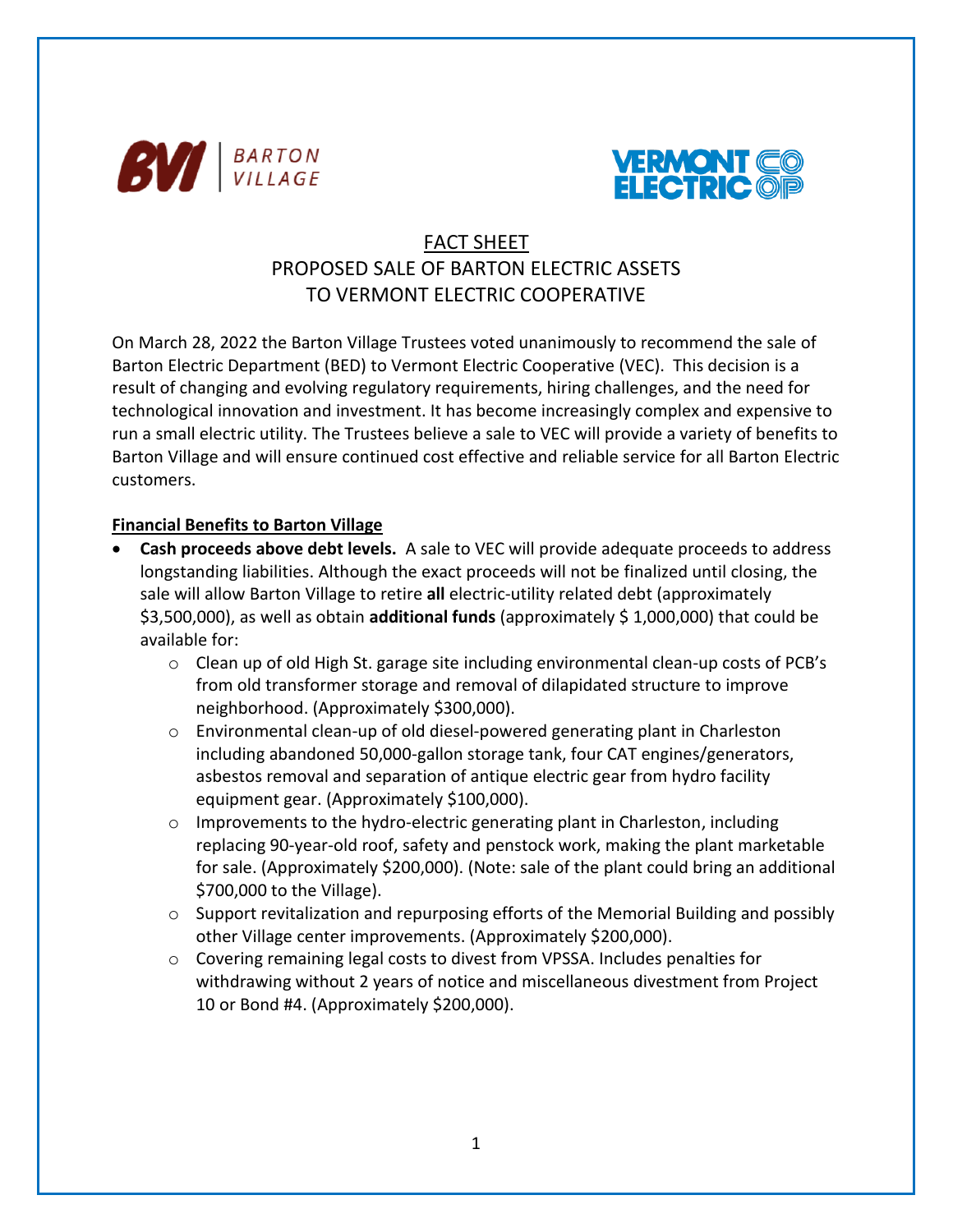**Other Benefits to all Barton Electric Department Customers- Barton Village (approx. 300) and Customers outside the Village (approx. 1900) including customers in Westmore, Brownington, Charleston, Sutton, Barton Town, and Irasburg.** 

## • **Continued safe and reliable service**.

VEC has been providing excellent service to Barton Electric customers for three years (since April 2019). VEC's control center offers 24x7 responsiveness and dispatching to local Newport field crews. VEC's on-call rotation and depth of storm response ensures that VEC will be there to safely restore power, expand service, and maintain the electric transmission and distribution system.

# • **Future investments for ongoing reliability improvement**.

VEC will invest in the system infrastructure that serves Barton Electric to ensure excellent service over the years. Investments will include substation upgrades, pole and wire upgrades, regular testing and maintenance on all transmission and distribution equipment, vegetation management, and installation of an automated metering system.

## • **Financial Stability**.

VEC has an A+ stable credit rating from Standard & Poor's, a hallmark of financial health. This gives VEC access to favorable credit arrangements and power supply opportunities, capital investment funding, and allows for annual distributions to members in the form of member capital credits. Since 2013, those distributions have exceeded \$9 million.

# • **Cooperative Community.**

The Co-op, formed in 1938, is a local, democratically controlled, not-for-profit, memberowned cooperative with approximately 33,000 members including members in all current Barton Electric towns. (Barton, Brownington, Irasburg, Sutton, Charleston, and Westmore). Barton Electric customers would be welcomed with the full rights and benefits as all other VEC members.

# **OTHER RELATED QUESTIONS AND TOPICS**

# **What would happen if Barton doesn't sell?**

If Barton doesn't sell, the Village will be faced with increasing challenges and costs to properly run a safe, well managed, and fully staffed utility. The Village will also continue to have trouble ensuring the implementation of the increasing complexity of linework, metering, and billing. If the Village does not sell, it would continue to carry approximately \$3.5 million in outstanding debt and would not have the approximately \$1 million in additional funds to put towards other Village priorities. After going out to bid, the Trustees determined it is in the best interest of the Village residents, and all Barton Electric customers to sell to VEC.

# **What will happen to the current Electric Department Employees?**

Barton Electric Department employees have been offered the option to join the VEC workforce in positions that are well matched to their professional skills within the VEC union structure.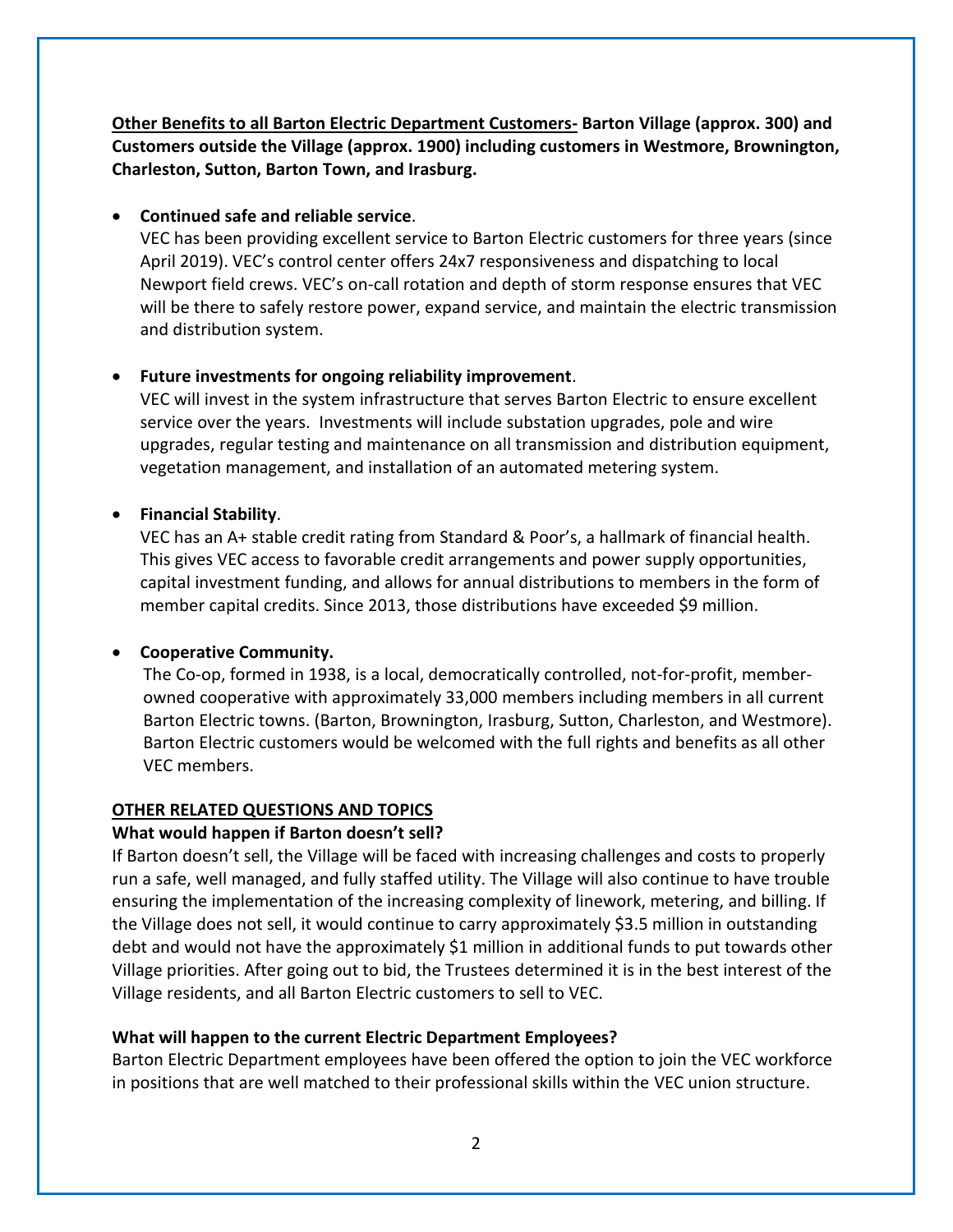VEC is known to be a great place to work and the team at VEC will ensure any of the staff that choose to remain will be made welcome.

### **How do VEC rates compare to Barton Electric rates?**

As part of the transition, rates for Barton Electric customers will remain fixed at Barton's current levels for two years. At the end of two years, customers will transition to Vermont Electric rates. See current rate comparison charts below for different usage levels.

While it is difficult to project what BED rates would be 2 years from now if it remained as a municipal utility, necessary investments in staffing and infrastructure would be expected to result in upward rate pressure.

| Bill Compare for "400 kWh/mo"; 2022 Rates |            |               |  |  |  |
|-------------------------------------------|------------|---------------|--|--|--|
|                                           |            |               |  |  |  |
| Assumptions:                              |            |               |  |  |  |
| <b>Residential User</b>                   | 400        | Avg Usage     |  |  |  |
| 1st 100 kWh Block                         | 100        | kWh/Mo        |  |  |  |
|                                           |            |               |  |  |  |
| Rate Type                                 | <b>VEC</b> | <b>Barton</b> |  |  |  |
| 1st 100 kWh Block Rate (RES)              | \$0.09193  | \$0.09216     |  |  |  |
| All Other Energy (Res)                    | \$0.18556  | \$0.19393     |  |  |  |
|                                           |            |               |  |  |  |
| <b>Residential</b>                        | 2022       | 2022          |  |  |  |
| Description                               | <b>VEC</b> | <b>Barton</b> |  |  |  |
| <b>Customer Charge</b>                    | 18.14      | 10.34         |  |  |  |
| 1st 100 kWh Block                         | 9.19       | 9.22          |  |  |  |
| All Other Energy                          | 55.67      | 58.18         |  |  |  |
| Total Bill                                | 83.00      | 77.74         |  |  |  |
|                                           |            |               |  |  |  |

| Bill Compare for "600 kWh/mo"; 2022 Rates |           |           |  |  |  |  |
|-------------------------------------------|-----------|-----------|--|--|--|--|
|                                           |           |           |  |  |  |  |
| Assumptions:                              |           |           |  |  |  |  |
| <b>Residential User</b>                   | 600       | Avg Usage |  |  |  |  |
| 1st 100 kWh Block                         | 100       | kWh/Mo    |  |  |  |  |
|                                           |           |           |  |  |  |  |
| Rate Type                                 | VEC       | Barton    |  |  |  |  |
| 1st 100 kWh Block Rate (RES)              | \$0.09193 | \$0.09216 |  |  |  |  |
| All Other Energy (Res)                    | \$0.18556 | \$0.19393 |  |  |  |  |
|                                           |           |           |  |  |  |  |
| <b>Residential</b>                        | 2022      | 2022      |  |  |  |  |
| Description                               | VEC       | Barton    |  |  |  |  |
| <b>Customer Charge</b>                    | 18.14     | 10.34     |  |  |  |  |
| 1st 100 kWh Block                         | 9.19      | 9.22      |  |  |  |  |
| All Other Energy                          | 92.78     | 96.97     |  |  |  |  |
| Total Bill                                | 120.11    | 116.52    |  |  |  |  |
|                                           |           |           |  |  |  |  |

| Bill Compare for "800 kWh/mo"; 2022 Rates |  |            |  |           |  |  |
|-------------------------------------------|--|------------|--|-----------|--|--|
|                                           |  |            |  |           |  |  |
| Assumptions:                              |  |            |  |           |  |  |
| <b>Residential User</b>                   |  | 800        |  | Avg Usage |  |  |
| 1st 100 kWh Block                         |  | 100        |  | kWh/Mo    |  |  |
|                                           |  |            |  |           |  |  |
| Rate Type                                 |  | <b>VEC</b> |  | Barton    |  |  |
| 1st 100 kWh Block Rate (RES)              |  | \$0.09193  |  | \$0.09216 |  |  |
| All Other Energy (Res)                    |  | \$0.18556  |  | \$0.19393 |  |  |
|                                           |  |            |  |           |  |  |
| Residential                               |  | 2022       |  | 2022      |  |  |
| Description                               |  | <b>VEC</b> |  | Barton    |  |  |
| <b>Customer Charge</b>                    |  | 18.14      |  | 10.34     |  |  |
| 1st 100 kWh Block                         |  | 9.19       |  | 9.22      |  |  |
| All Other Energy                          |  | 129.89     |  | 135.75    |  |  |
| Total Bill                                |  | 157.22     |  | 155.31    |  |  |
|                                           |  |            |  |           |  |  |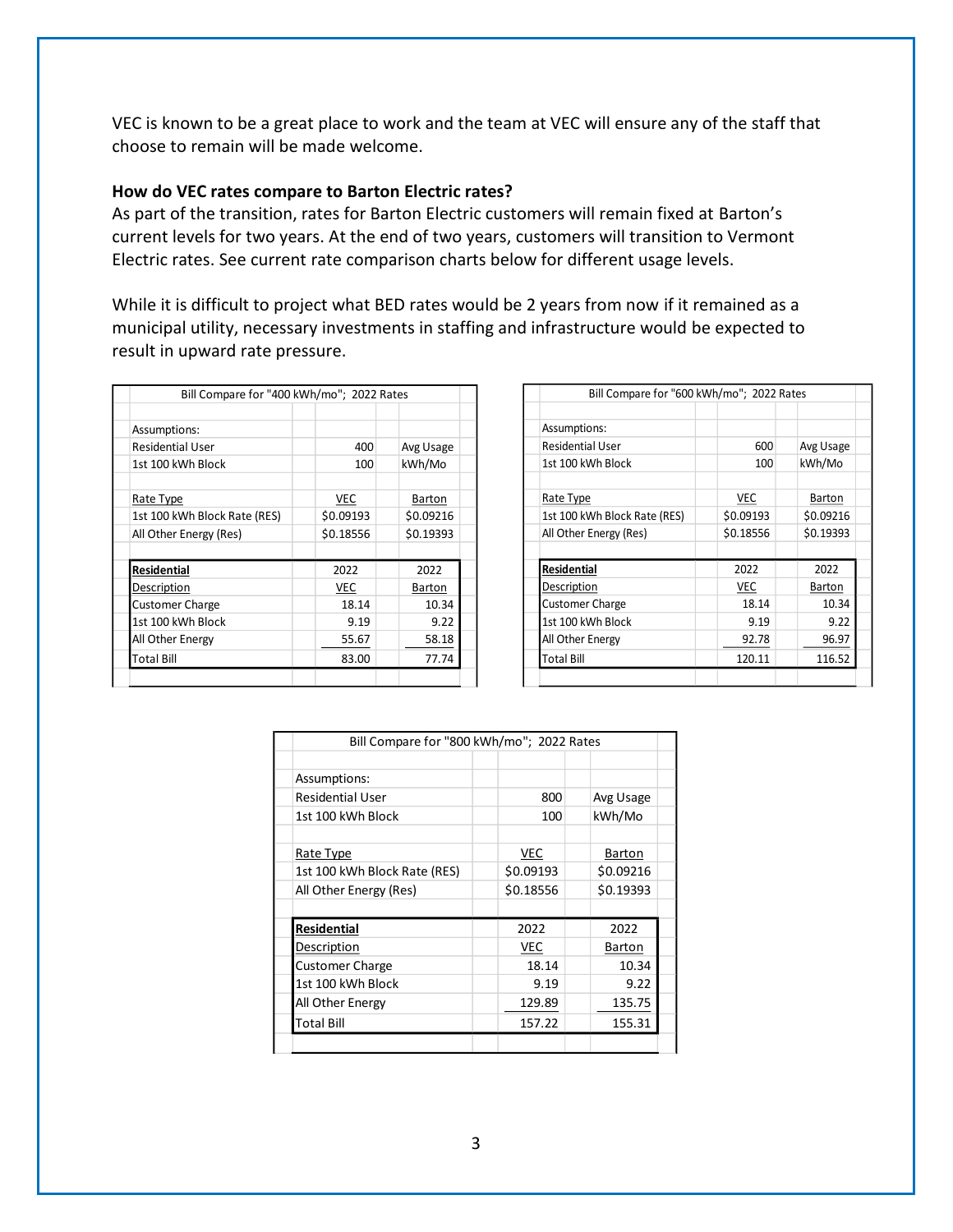## **How is a Co-op Different than a Municipal Utility?**

As Public Power entities, there are many similarities between a Co-op and a Municipal utility including democratic governance and a "not for profit" structure. If Barton joins VEC, Barton customers will become full Co-op members with the ability to vote in VEC Board of Director elections, VEC bylaw changes, and will receive all benefits of being a VEC member including member capital allocations. Link here for Information about the Cooperative Model and the Seven Cooperative Principle[s https://vermontelectric.coop/co-op-principals](https://vermontelectric.coop/co-op-principals)

## **VEC quick facts.**

- Member-owned, not-for-profit, electric cooperative established in 1938 to serve rural and under-served Vermonters
- 33,000 members, 40,000 meters, 75 communities, 8 Vermont counties
- Currently includes members in all Barton Electric towns. (Barton, Brownington, Irasburg, Sutton, Charleston, and Westmore).
- Governed by twelve member elected board.

## **Barton Electric quick facts.**

- Municipal electric utility. Village established in 1894.
- 2,200 customers in the greater Barton area. Village of Barton plus portions of Barton town, Brownington, Irasburg, Sutton, Charleston, and Westmore.
- Governed by Barton Village Trustees



# **How will Barton Electric Customers be represented on the VEC Board of Directors?**

Barton Electric customers would be represented on the VEC Board through three of the twelve VEC Board seats. One District seat (either District 1 or District 3 representative) and two East-Zone at Large Directors. All Co-op members are welcome to run for the VEC Board and Board meetings are open to all Co-op members.